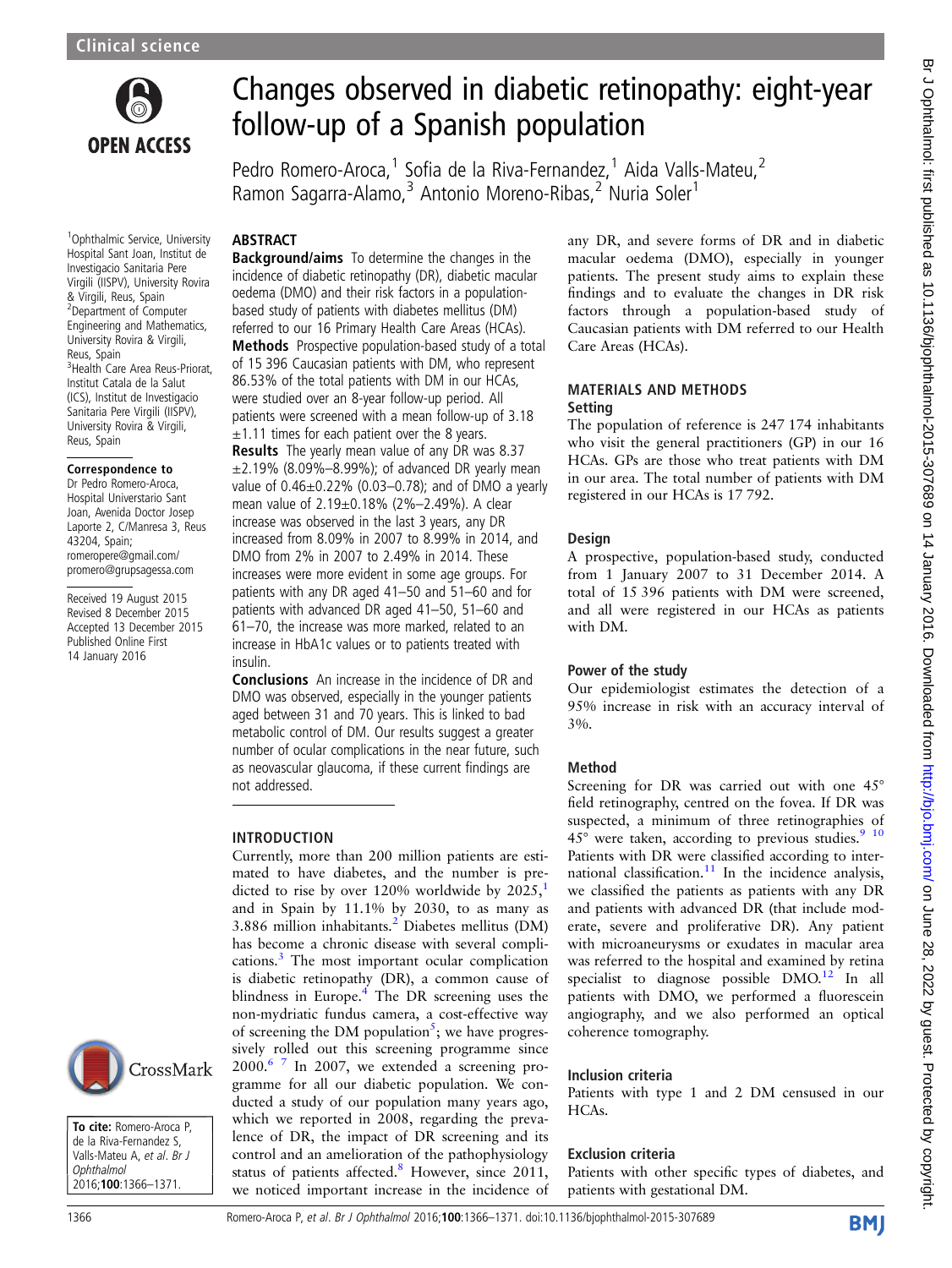The study was carried out in keeping with local ethics committee, approval no. 13-01-31/proj6, and in accordance with revised guidelines of the Declaration of Helsinki. The study was approved and supported by Instituto de Investigaciones Carlos III (IISCIII), Spain, numbers FI12/01535, June 2013, and FI15/ 01150 July 2015, and Fondo Europeo de Desarrollo Regional (FEDER) fundus.

# Statistical methods

The epidemiological risk factors included in the study were age and gender, type of DM and its treatment, duration of DM, arterial hypertension, levels of glycosylated haemoglobin (HbA<sub>1c</sub>) and body mass index (BMI) measured in kg/m<sup>2</sup> with a cut-off of 30 kg/m, and dyslipidaemia, all data were obtained from family physicians' records.

Incidence was measured for each year of the study using the following formula:

Patients with DR/All patients screened.

The 8-year total incidence was calculated as:

Number of patients with DR over 8 years/Subjects at risk (15 396 patients).

Data evaluation and analysis was carried out using the SPSS V.21.0 statistical software package, and p<0.05 was considered to indicate statistical significance.

Descriptive statistical analysis of quantitative data was made by the determination of mean, SD, minimum value, maximum value and the 95% CI. For qualitative data, we used the analysis of frequency and percentage in each category. Differences between those included in analyses were examined using the two samples Student's t tests to compare two variables or a one-way analysis of variance (ANOVA) if we were comparing more than two variables. Inferential analysis for qualitative data was made by  $\chi^2$  table, and the determination of the Fisher test; and for quantitative data, we used Pearson correlation test for parametric variables. For multivariate statistical analysis of incidence of any DR, advanced DR, DMO and their risk factors, we used the Cox regression model.

## RESULTS

In the 8-year period (01 January 2007 to 31 December 2014), a total of 15 396 patients were screened from a total of 17 792 patients with DM. Each patient has been reviewed 3.18±1.11 times over the 8-year follow-up. The year percentage of screened patients is described in [table 1.](#page-2-0) According to the retinography technique, 29.5% needed pupil dilation and 1.9% had blurred images and thus required referral to hospital for diagnoses.

## Demographic variables of the patients

The sample included more men, which reflects the prevalence of diabetes in the population as a whole. There were no significant differences in the mean age or in age groups. The mean duration of diabetes, link to arterial hypertension and dyslipidaemia, and the presence of higher than 30 kg/m BMI were similar over the 8 years, and differences were not significant in the statistical analysis [\(table 1\)](#page-2-0). According to DM treatment, we observed a change in patients treated by oral hypoglycaemics +insulin, with an increase in this group of patients from 7.7% in 2007 to 8.9% in 2014. Inversely, the patients treated only with insulin decreased from 8.8% in 2007 to 7.7% in 2014; due to the new development of oral hypoglycaemic agents, the

observed differences in their use linked to insulin are significant in the statistical analysis with p values <0.001.

## Study of incidence of any DR

The yearly mean incidence value of  $8.37 \pm 2.19\%$  (8.09%– 8.99%), with an 8-year total incidence of 24.05%. [Table 2](#page-3-0) and fi[gure 1](#page-3-0) show a clear change with an increase from 8.09% in 2007 to 8.99% in 2014. These differences were significant when applied to one-way ANOVA,  $p < 0.001$ , 95% CI 8.02 to 8.74. The multivariate survival analysis of any DR, using the Cox regression, shows that independent risk factors are male gender (p<0.001, aHR: 0.67, 95% CI 0.54 to 0.84), high HbA1c levels (p<0.001, aHR: 1.32, 95% CI 1.25 to 1.41), insulin treatment (p<0.001, aHR: 2.55, 95% CI 1.96 to 3.32), duration of DM (p<0.001, aHR: 1.03, 95% CI 1.01 to 1.05) and arterial hypertension (p=0.006, aHR: 0.59, 95% CI 0.44 to 0.73).

## Study of advanced DR

The yearly mean value of  $2.64 \pm 0.15\%$  (2.48%–2.88%), with an 8-year total incidence of 4.17%. The survival analysis shows that the independent risk factors include male gender  $(p=0.018,$ aHR: 0.52, 95% CI 0.30 to 0.89), high HbA1c levels (p<0.001, aHR: 1.42, 95% CI 1.25 to 1.62), insulin treatment ( $p < 0.001$ , aHR: 5.62, 95% CI 3.27 to 9.65) and arterial hypertension (p=0.032, aHR: 0.51, 95% CI 0.28 to 0.94).

## Incidence of DMO

The yearly mean incidence value of  $2.19 \pm 0.18\%$  (2%–2.49%), with an 8-year total incidence of 6.36%. The incidence increased from 2% in 2007 to 2.49% in 2014, ([table 2](#page-3-0)). These differences were significant when applying one-way ANOVA, p<0.001 95% CI 2.03 to 2.35.

In survival analysis for total DMO using the Cox regression analysis, independent risk factors include male gender (p<0.001, aHR: 0.84, 95% CI 0.78 to 1.12), high HbA1c levels (p<0.001, aHR: 1.09, 95% CI 1.06 to 1.12), the insulin treatment (p=0.007, aHR: 1.21, 95% CI 1.05 to 1.41), arterial hypertension (p<0.001, aHR: 0.62, 95% CI 0.56 to 0.69), DM duration (p<0.001, aHR: 0.96, 95% CI 0.95 to 0.97) and dyslipidaemia (p<0.001, aHR: 1.16, 95% CI 1.97 to 1.26).

# Analysis of DR changes according to age of patient

In order to explain the changes observed, we examined the patients' age classified according to 10-year groups. [Figure 2](#page-4-0) shows the changes in the mild-DR group, in which the increase in the 41–50 and 51–60 10-year groups is evident. Next, we analysed the changes in the group of patients with advanced DR, and fi[gure 3](#page-4-0) shows the changes over the 8 years of the study. It is clear that 41–50, 51–60 and 61–70 age groups increased.

The study of risk factors of any DR adjusted by age groups, was statistically significant for high HbA1c levels (p=0.001, aHR: 3.01, 95% CI 1.59 to 5.71) and insulin treatment (p=0.006, aHR: 1.28, 95% CI 1.07 to 1.54). For advanced DR by age group, only the high HbA1c levels (p=0.006, aHR: 1.12, 95% CI 1.03 to 1.21) were significant. And finally for DMO, adjusted by age group, only the high HbA1c levels (p=0.002, aHR: 1.75, 95% CI 1.23 to 2.48) were significant.

# **DISCUSSION**

We have conducted a population-based study with a total of 15 396 Caucasian patients with DM, screened with a mean of  $3.18 \pm 1.11$  visits during an 8-year follow-up. The sample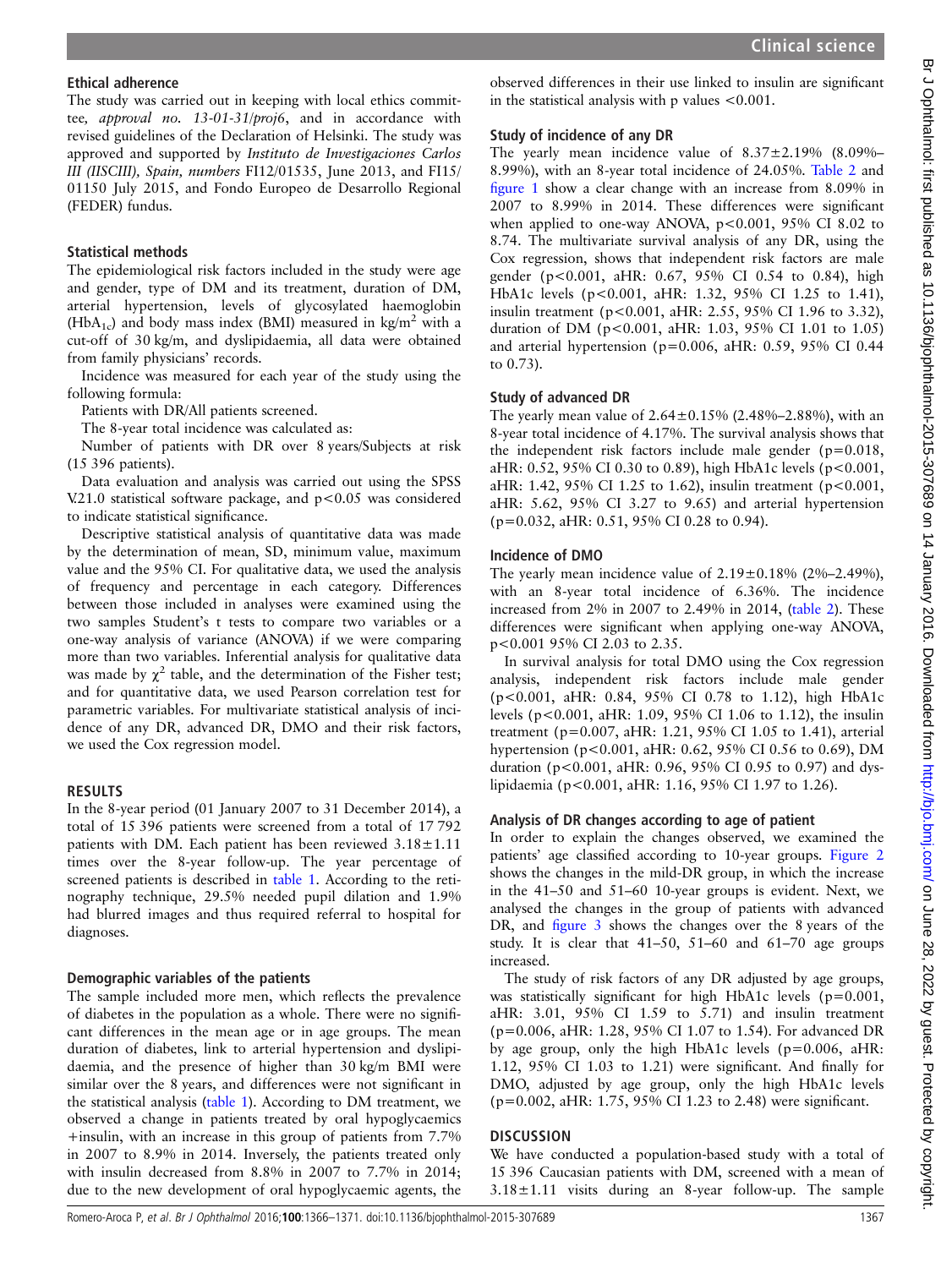|                                          | 2007                                | 2008                                | 2009                                | 2010                                | 2011                                | 2012                                | 2013                                | 2014                                | <b>Significance</b> |
|------------------------------------------|-------------------------------------|-------------------------------------|-------------------------------------|-------------------------------------|-------------------------------------|-------------------------------------|-------------------------------------|-------------------------------------|---------------------|
| Total of patients with diabetes screened | 5027 (32.65%)                       | 4989 (32.40%)                       | 5312 (34.50%)                       | 5367 (34.86%)                       | 5276 (34.22%)                       | 6337 (41.16%)                       | 5623 (36.52%)                       | 6125 (34.42%)                       |                     |
| Type 1 DM                                | 117(2.33)                           | 116 (2.32)                          | 121 (2.28)                          | 124 (2.31)                          | 121 (2.29)                          | 144 (2.27)                          | 129 (2.29)                          | 142(2.31)                           | $p=0.925$           |
| Gender<br><b>Men</b>                     | 2881 (57.31%)                       | 2802 (56.16%)                       | 2890 (54.41%)                       | 3007 (56.03%)                       | 2933 (55.60%)                       | 3594 (56.72%)                       | 3131 (55.69%)                       | 3511 (57.33%)                       | $p=0.996$           |
| Mean age in years                        | $64.74 \pm 12.39$ (6-91)            | $66.32 \pm 12.46$ (6-92)            | $65.45 \pm 12.62$ (6-94)            | $65.73 \pm 11.88$ (6-96)            | $65.44 \pm 12.45$ (7-94)            | $65.34 \pm 12.42$ (5-96)            | $65.94 \pm 11.60$ (8-94)            | $65.90 \pm 12.04$ (6-95)            | $p=0.121$           |
| Age groups                               |                                     |                                     |                                     |                                     |                                     |                                     |                                     |                                     |                     |
| $30$                                     | 24 (0.49%)                          | 35 (0.69%)                          | 33 (0.62%)                          | 29 (0.54%)                          | 32 (0.60%)                          | 43 (0.68%)                          | 35 (0.62%)                          | 40 (0.64%)                          |                     |
| $31 - 40$                                | 120 (2.39%)                         | 122 (2.44%)                         | 116 (2.18%)                         | 126 (2.34%)                         | 127 (2.40%)                         | 150 (2.37%)                         | 124 (2.21%)                         | 131 (2.14%)                         |                     |
| $41 - 50$                                | 401 (7.99%)                         | 445 (8.91%)                         | 451 (8.49%)                         | 475 (8.85%)                         | 452 (8.56%)                         | 538 (8.59%)                         | 482 (8.57%)                         | 530 (8.66%)                         |                     |
| $51 - 60$                                | 951 (18.91%)                        | 893 (17.90%)                        | 1055 (19.86%)                       | 1014 (18.9%)                        | 1040 (19.71%)                       | 1242 (19.60%)                       | 1107 (19.69%)                       | 1238 (20.22%)                       |                     |
| $61 - 70$                                | 1530 (30.43%)                       | 1536 (30.78%)                       | 1640 (30.89%)                       | 1561 (29.1%)                        | 1625 (30.79%)                       | 1915 (30.22%)                       | 1698 (30.19%)                       | 1788 (29.19%)                       |                     |
| $71 - 80$                                | 1506 (29.95%)                       | 1492 (29.30%)                       | 1590 (29.93%)                       | 1656 (30.86%)                       | 1584 (30.02%)                       | 1897 (29.93%)                       | 1734 (30.83%)                       | 1897 (30.97%)                       |                     |
| $>80$                                    | 494 (9.84%)                         | 466 (9.34%)                         | 427 (8.03%)                         | 505 (9.4%)                          | 416 (7.88%)                         | 552 (8.7%)                          | 443 (7.88%)                         | 501 (8.18%)                         | $p=0.998$           |
| Diabetes duration, in years              | $8.37 \pm 6.92$ (1-54)              | $8.66 \pm 6.78$ (1-50)              | $8.57 \pm 6.12$ (1-60)              | $8.23 \pm 6.81$ (1-56)              | $8.29 \pm 6.56$ (1-54)              | $8.23 \pm 6.82$ (1-58)              | $8.28 \pm 6.11$ (1-57)              | $8.34\pm6.83(1-59)$                 | $p=0.302$           |
| Diet                                     | 900 (17.9%)                         | 963 (19.3%)                         | 993 (18.7%)                         | 982 (19.3%)                         | 1012 (18.8%)                        | 1045 (16.5%)                        | 1005 (16.9%)                        | 1090 (18.5%)                        |                     |
| $\overline{0}$                           | 3298 (65.6%)                        | 3213 (64.4%)                        | 3469 (65.3%)                        | 3521 (64.6%)                        | 3403 (64.9%)                        | 4265 (67.3%)                        | 3706 (66.9%)                        | 4018 (64.9%)                        |                     |
| $0+IT^*$                                 | 387 (7.7%)                          | 379 (7.6%)                          | 420 (7.9%)                          | 440 (8.2%)                          | 449 (8.5%)                          | 539 (8.5%)                          | 484 (8.6%)                          | 545 (8.9%)                          |                     |
| $IT^*$                                   | 442 (8.8%)                          | 434 (8.7%)                          | 430 (8.1%)                          | 424 (7.9%)                          | 412 (7.8%)                          | 488 (7.7%)                          | 428 (7.6%)                          | 472 (7.7%)                          | $p=0.171*$          |
| Arterial hypertension                    | 1413 (28.12%)                       | 1462 (29.32%)                       | 1608 (30.27%)                       | 1536 (28.63%)                       | 1537 (29.13%)                       | 1796 (28.34%)                       | 1600 (28.45%)                       | 1761 (28.75%)                       | $p=0.171$           |
| Dyslipidaemia                            | 1967 (39.12%)                       | 2003 (40.15%)                       | 2070 (38.97%)                       | 2183 (40.67%)                       | 2109 (39.97%)                       | 2546 (40.17%)                       | 2156 (38.33%)                       | 2412 (39.38%)                       | $p=0.332$           |
| BMI > 30                                 | 1967 (50.12%)                       | 2484 (49.78%)                       | 2727 (51.33%)                       | 2653 (49.43%)                       | 2640 (50.04%)                       | 3038 (47.94%)                       | 2780 (49.43%)                       | 3024 (49.37%)                       | $p=0.216$           |
| Mean level of $HbA_{1c}$                 | $7.38 \pm 1.50$<br>$(3.90 - 14.10)$ | $6.90 \pm 1.27$<br>$(4.37 - 12.05)$ | $7.07 \pm 1.71$<br>$(3.80 - 15.00)$ | $7.49 \pm 1.56$<br>$(4.50 - 14.60)$ | $7.30 \pm 1.51$<br>$(4.00 - 15.50)$ | $7.64 \pm 1.51$<br>$(4.30 - 15.80)$ | $7.65 \pm 1.41$<br>$(4.30 - 15.80)$ | $7.61 \pm 1.43$<br>$(4.10 - 15.60)$ | p<0.001             |
| HbA1c**                                  |                                     |                                     |                                     |                                     |                                     |                                     |                                     |                                     |                     |
| $30$                                     | $7.11 \pm 2.08$                     | $7.27 \pm 1.57$                     | $7.43 \pm 1.76$                     | $9.24 \pm 2.32$                     | $8.39 \pm 2.36$                     | $9.43 \pm 2.39$                     | $8.16 \pm 1.45$                     | $8.90 \pm 2.02$                     | $p=0.045$           |
| $31 - 40$                                | $7.59 \pm 1.66$                     | $7.11 \pm 1.87$                     | $7.74 \pm 1.27$                     | $8.73 \pm 2.28$                     | $8.07 \pm 1.11$                     | $8.17 \pm 1.95$                     | $8.59 \pm 2.10$                     | $8.05 \pm 1.99$                     | $p=0.021$           |
| $41 - 50$                                | $7.35 \pm 1.74$                     | $7.32 \pm 1.59$                     | $7.20 \pm 1.76$                     | $8.59 \pm 1.32$                     | $8.15 \pm 1.90$                     | $8.09 \pm 1.85$                     | $8.75 \pm 1.79$                     | $8.83 \pm 1.79$                     | $p=0.006$           |
| $51 - 60$                                | $7.34 \pm 1.45$                     | $7.01 \pm 1.35$                     | $7.14 \pm 1.72$                     | $7.88 \pm 1.48$                     | $8.21 \pm 1.78$                     | $8.38 \pm 1.74$                     | $8.39 \pm 1.60$                     | $8.65 \pm 1.52$                     | P < 0.001           |
| $61 - 70$                                | $7.30 + 1.55$                       | $7.39 + 1.29$                       | $7.16 \pm 1.61$                     | $7.27 \pm 1.47$                     | $7.79 \pm 1.19$                     | $8.72 \pm 1.39$                     | $8.23 \pm 1.33$                     | $8.19 \pm 1.37$                     | P < 0.001           |
| $71 - 80$                                | $7.17 \pm 1.32$                     | $7.19 \pm 1.17$                     | $7.14 \pm 1.86$                     | $7.14 \pm 1.33$                     | $7.77 \pm 1.37$                     | $7.28 \pm 1.24$                     | $7.05 \pm 1.11$                     | $7.21 \pm 1.29$                     | $p=0.503$           |
| $>80$                                    | $7.38 + 1.07$                       | $7.11 \pm 1.17$                     | $7.16 \pm 1.47$                     | $7.45 \pm 1.23$                     | $7.31 \pm 1.47$                     | $7.45 \pm 1.33$                     | $7.56 \pm 1.27$                     | $7.35 \pm 1.83$                     | $p=0.172$           |

The values are compared between groups using the one-way ANOVA. O+IT\* Differences between O+IT versus IT\* alone are significant, with a p value <0.001, due to a change in the use of combined drugs. HbA1c\*\* mean HbA1c in ea

<span id="page-2-0"></span>1368

on Dupipuls itst bottp://bio.b.b.b.b.b.b.b.jorg/ Protected by June 1016 on 14 January 2016. Downloaded trim buorine as that the 26, 2022 by guest. Protected by copyright.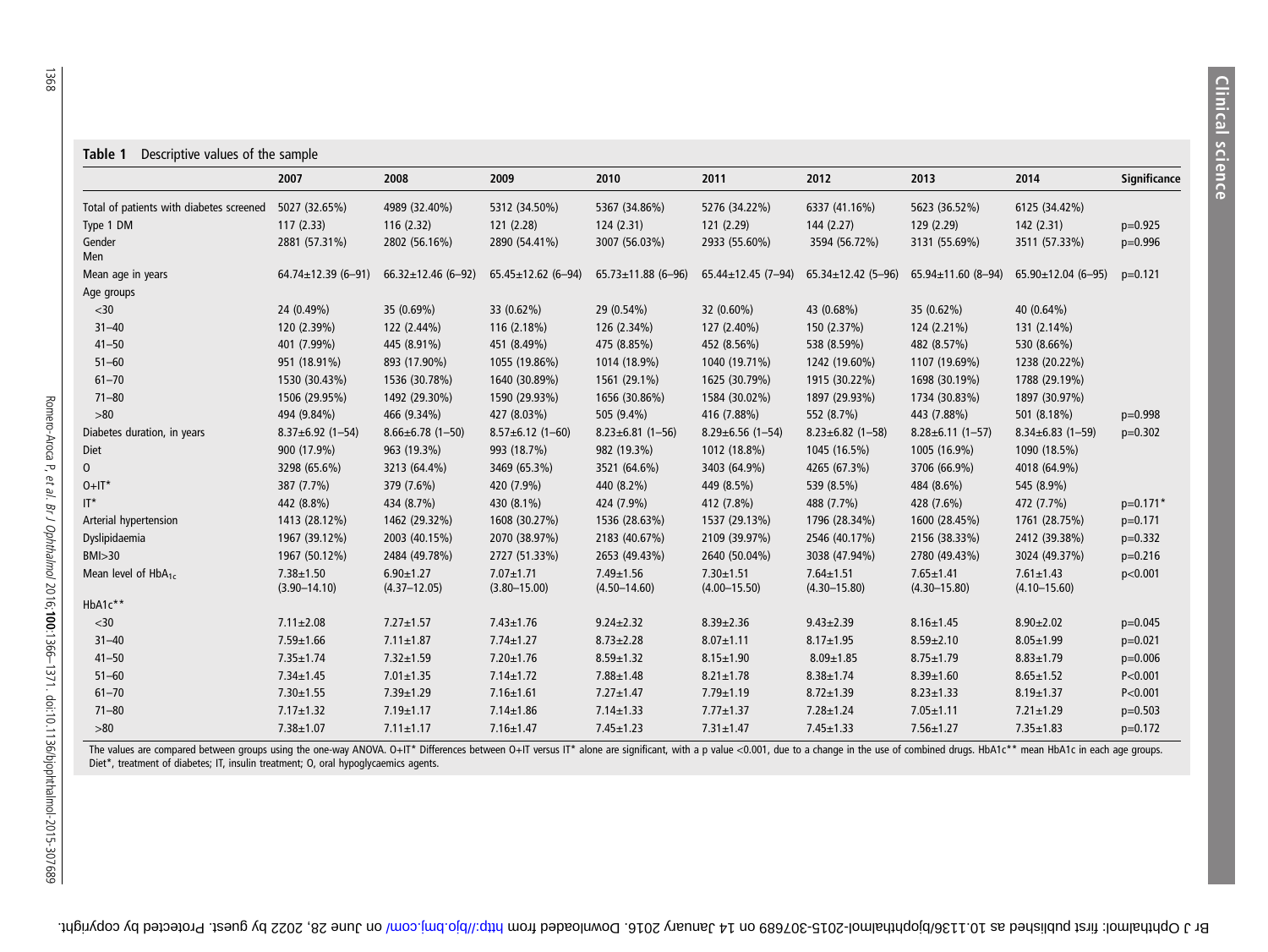<span id="page-3-0"></span>

| Total of patients screened each year and incidence of diabetic retinopathy (DR) and each type<br>Table 2 |                  |                     |                     |                  |                     |                  |                  |                  |                     |  |
|----------------------------------------------------------------------------------------------------------|------------------|---------------------|---------------------|------------------|---------------------|------------------|------------------|------------------|---------------------|--|
|                                                                                                          | 2007             | 2008                | 2009                | 2010             | 2011                | 2012             | 2013             | 2014             | <b>Significance</b> |  |
| Total of patients with<br>diabetes screened                                                              | 5027<br>(32.65%) | 4989<br>$(32.40\%)$ | 5312<br>$(34.50\%)$ | 5367<br>(34.86%) | 5276<br>$(34.22\%)$ | 6337<br>(41.16%) | 5623<br>(36.52%) | 6125<br>(34.42%) | $p=1.402$           |  |
| <b>Total DR</b>                                                                                          | 407 (8.09%)      | 402 (8.06%)         | 428 (8.06%)         | 432 (8.05%)      | 426 (8.07%)         | 556 (8.77%)      | 502 (8.92%)      | 551 (8.99%)      | p<0.001             |  |
| Classification of DR                                                                                     |                  |                     |                     |                  |                     |                  |                  |                  |                     |  |
| Mild DR                                                                                                  | 349 (6.94%)      | 344 (6.89%)         | 368 (6.92%)         | 377 (7.02%)      | 363 (6.88%)         | 441 (6.96%)      | 397 (7.06%)      | 432 (7.05%)      | p<0.001             |  |
| Moderate DR                                                                                              | 33 (0.65%)       | 32 (0.64%)          | 33 (0.62%)          | 31 (0.58%)       | 33 (0.62%)          | 64 (1%)          | 67 (1.14%)       | 65 (1.06%)       | p<0.001             |  |
| Severe DR                                                                                                | 24 (0.48%)       | 26 (0.52%)          | 26 (0.49%)          | 24 (0.48%)       | 30 (0.57%)          | 47 (0.74%)       | 43 (0.76%)       | 46 (0.75%)       | p<0.001             |  |
| <b>Proliferative DR</b>                                                                                  | $1(0.02\%)$      | No cases            | $1(0.02\%)$         | No cases         | No cases            | $4(0.06\%)$      | $5(0.08\%)$      | $8(0.13\%)$      | p<0.001             |  |
| Diabetic macular oedema (DMO) study                                                                      |                  |                     |                     |                  |                     |                  |                  |                  |                     |  |
| <b>Total DMO</b>                                                                                         | 104 (2.00%)      | 101 (2.02%)         | 112 (2.11%)         | $114(2.12\%)$    | 110 (2.08%)         | 150 (2.36%)      | 135 (2.40%)      | 153 (2.49%)      | p<0.001             |  |
| Extrafoveal DMO                                                                                          | 39 (0.75%)       | 35 (0.72%)          | 43 (0.84%)          | 37 (0.69%)       | 38 (0.72%)          | 58 (0.92%)       | 48 (0.86%)       | 59 (0.96%)       | p<0.001             |  |
| CSMO*                                                                                                    | 65 (1.25%)       | 66 (1.25%)          | 69 (1.27%)          | 77 (1.43%)       | 72 (1.36%)          | 92 (1.44%)       | 87 (1.54%)       | 94 (1.53%)       | p<0.001             |  |
| Ratio CSMO/Extrafoveal DMO                                                                               | 1.66             | 1.8                 | 1.51                | 2.07             | 1.88                | 1.56             | 1.79             | 1.64             | $p=0.142$           |  |

The values are compared between groups using the one-way ANOVA.

CSMO\*, clinically significant macular oedema.

represents 86.53% of a total of 17 792 patients with DM in our HCAs. Our results demonstrate that the mean yearly incidence of any DR was of 8.37±2.19% (8.09%–8.99%). We observed that incidence remained stable between 2007 (8.09%) and 2011 (8.11%), and the most important change was observed before 2011, with an incidence of 8.77% in 2012, 8.92% in 2013 and 8.99% in 2014. These changes are similar in advanced DR and DMO.

Considering the risk factors for developing DR, our results corroborate: male gender, long duration of DM, arterial hypertension and bad metabolic glycaemia control evaluated by HbA1c levels, and insulin treatment.<sup>[13](#page-5-0)</sup> It is difficult to compare the present study with other studies because the methods and the follow-up times vary.<sup>[14](#page-5-0)</sup> Screening by non-mydriatic fundus camera is the same as that used by the National Health Service in the UK. The results obtained in England, $15$  Wales<sup>[16](#page-5-0)</sup> and Scotland<sup>[17](#page-5-0)</sup> showed a high initial prevalence of DR (20.5%, 30.8% and 37.3%, respectively). In England, the yearly incidence of any DR was 8.14% and 2.4% for DMO, similar to our study, 8.37% and 2.19%, respectively. In Wales, the yearly

incidence of any DR was 6.659%, which was lower, but in that study the authors included the referable DR, with a cumulative incidence of 1.164% after 4 years. We do not have that data in our study, but if we calculate the incidence of similar referable-DR patients at 4 years since 2007, our data is similar, at 1.11%. In Scotland, we can compare the incidence of DMO. Macualopathy was present in 2.58% of patients in 2006, increasing to 3.13% in 2010. Our results are similar, with a mean yearly incidence of 2.19±0.18% (2%–2.49%).

The increase in incidence of DR over the last 3 years of our study is surprising. We attended more patients with severe forms of DR for treatment in our hospital, and the treated patients were younger before. These increases in incidence of any DR, advanced DR and DMO disagree with previously published studies by our research group, in which we reported stabilisation in the numbers of DR sufferers in our country. In  $2007<sup>6</sup>$  $2007<sup>6</sup>$  $2007<sup>6</sup>$  we published a cross-sectional study, in which we reported a decrease in the prevalence of DR in type 2 DM, from 39.41% in 1993 to 26.11% in 2007. This value was according to observed data in Spain, $18 \tcdot 19$  and also to the



#### Figure 1 Incidence of diabetic retinopathy and macular oedema, from 2007 to 2014 in our Health Care Areas. DR, diabetic retinopathy; DMO, diabetic macular oedema.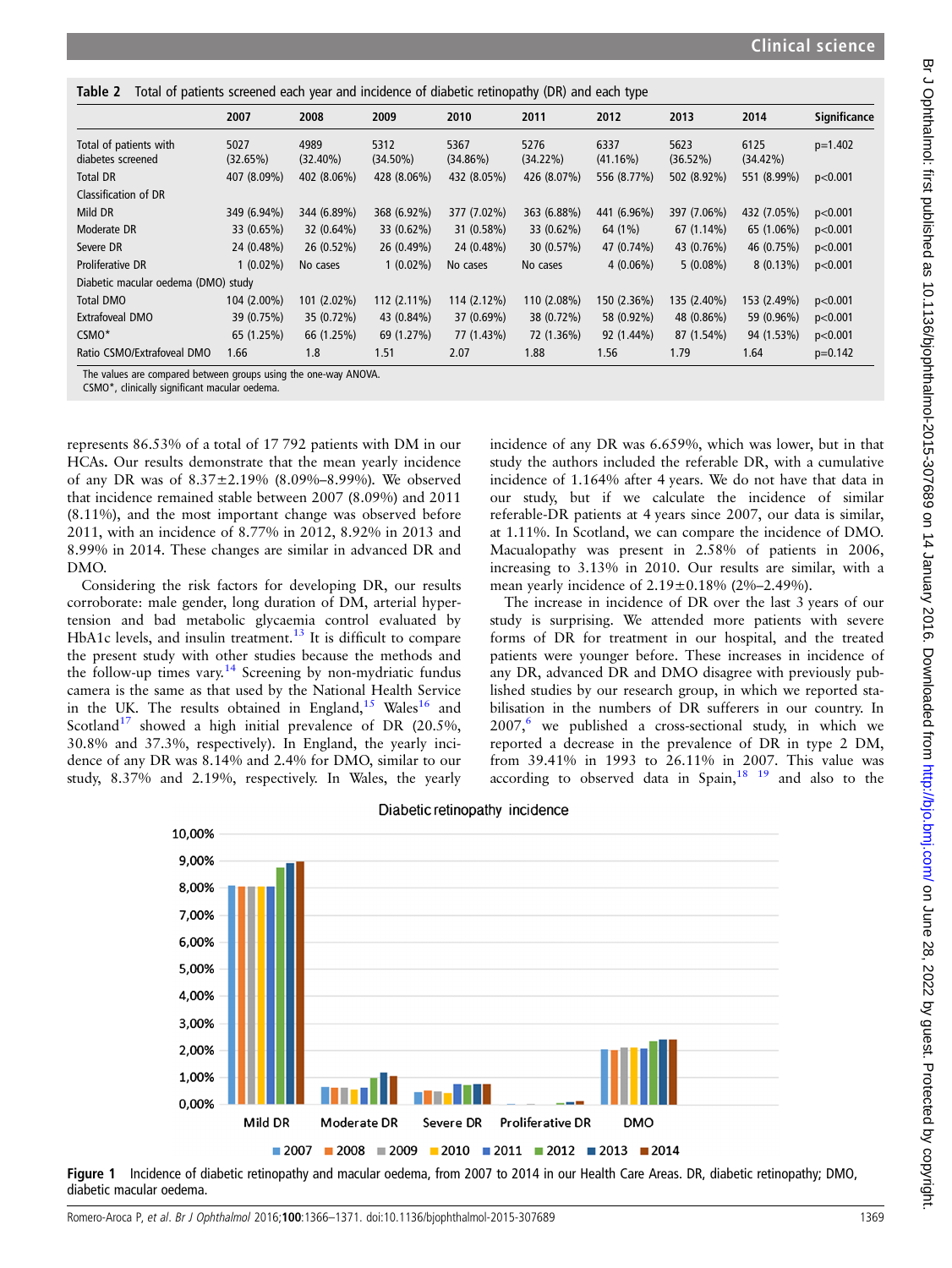<span id="page-4-0"></span>Figure 2 Changes in the incidence of any DR, according to 10-year age groups. Data obtained for yearly ratio: number of any DR/number of total DR. There is an evident increase in the 41–50 and 51–60 groups. DR, diabetic retinopathy.



Wisconsin study published in 2013, a study that compared the results of prevalence over the 2007–2011 period, against the 1980–1996 period. In that study, LeCaire et  $al$ ,  $20\frac{2}{1}$  demonstrated a decrease in any DR, and severe DR in a type 1 diabetes cohort, a decrease that corresponded to a better control of DM and lower HbA1c levels in the most recent cohort with 8.0 $\pm$ 1.5% against the initial 9.3 $\pm$ 1.7% levels. In our country, the prevalence values of DR were stable throughout the first decade of this century with a small decrease in the incidence of DR. In other parts of Spain, the prevalence of DR remained stable, with lower levels than in other countries,<sup>22</sup> but since 2010 the DR incidence has increased, especially in the DR forms that cause a loss of sight. We therefore decided to analyse our data more accurately and found that any DR increased selectively in some age groups, surprisingly, in the 41–50 and 51–60 age groups (figure 2). Furthermore, patients aged 31–40 also have small but evident increase in DR. We also analysed the incidence of advanced DR, and it showed an increase in the  $31-40$ ,  $41-50$ ,  $51-60$  and  $61-70$  age groups (figure 3). On that evidence, we decided to analyse the DR



risk factors according to age, and the results were surprising.

lysis of 8-year total incidence was not the same as cumulative incidence because at baseline and at final study, not all DM were screened; only at 2.5 years, we can include all the subjects at risk. Weaknesses include the use of only one retinography in a screening programme can reduce the number of patients diagnosed with DR. Also the severity scale could vary if we use wide-field image techniques, and the number of patients with advanced DR can increase. The number of patients who developed proliferative



![](_page_4_Figure_7.jpeg)